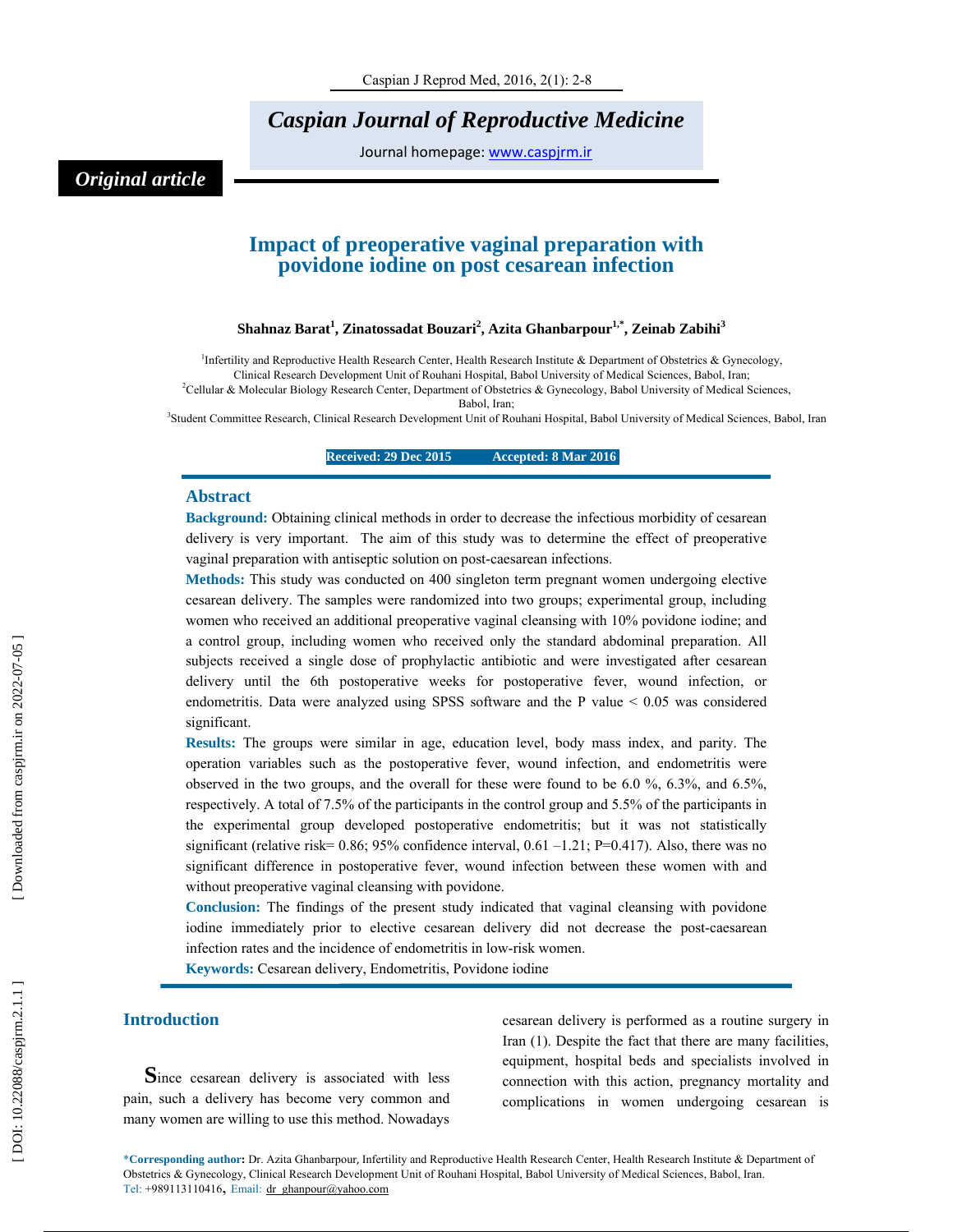# Reprod Med

significantly more than those who have vaginal delivery (2).

Infection is the third most common cause of maternal mortality, especially in developing countries; and the incidence of pelvic infections is about 90 percent in women who do not undertake preventions before cesarean section. The incidence of infection following cesarean section varies depending on the socio-economic factors, and the use of antibiotics before the surgery has significantly changed (3). It is estimated that between 4 to 7 days after the delivery, infection may happen in 2.5-16% of the patients (4). Endometritis is the most common cause of fever and infection after the caesarean delivery and caesarean is one of its main risk factors (5). Also, the rate of endometritis after cesarean section has been reported to be 7-20% (6).

American Congress of Obstetricians and Gynecologists (ACOG) have recommended a single dose of antibiotics for all women who are at high risk of pelvic infections after cesarean delivery. This method of reducing the incidence of severe pelvic infection following cesarean delivery has been effective in the last 25 years, but it is still regarded as a significant risk for endometritis following cesarean section  $(7)$ .

Since one important way to create a variety of vaginal and cervical endometritis spread of germs is upward, it was shown that vaginal preparation before the surgery can reduce the number of vaginal microorganisms. According to research studies, vaginal washing with povidone iodine prior to hysterectomy reduced the risk of infection, but there is little information about vaginal washing with povidone iodine before Caesarean section (8).

Given the prevalence of infection and endometritis after caesarean section, and that vaginal washing with povidone iodine has no risk and additional cost for the patient or the hospital, this study aimed to evaluate the effect of preoperative vaginal preparation with povidone iodine on post-caesarean infection.

## **Materials and Methods**

The present study was a clinical trial and was conducted on 400 pregnant women, admitted to Ayatollah Rouhani hospital in Babol for elective cesarean over the period of two years between 2013 and 2014. This study was approved by the Research Ethics Committee of Babol University of Medical Sciences, Babol, Iran and the trial was registered at IRCT.IR. (IRCT2016061425292N6). Informed consents were also obtained from all participants. The women undergoing cesarean delivery were randomly divided into two groups: "vaginal cleaning" as experimental and "no vaginal cleaning" as control group, which was done through computer-generated random number table.

The inclusion criterion for the study was women with term singleton pregnancy undergoing elective cesarean delivery. The exclusion criteria included individuals with allergy to povidon iodine, ante partum hemorrhage, and premature rupture of membrane. Also those suffering from diabetes and those on antibiotics or under cortisones treatment were excluded from the study.

The outcomes of this study were the development of postoperative fever, postpartum endometritis, and early wound complications. Postoperative fever is defined as any temperature around 38° C after cesarean delivery, except for the first 24 hours after the surgery. Wound infection is defined as erythema, wound edge separation with purulent secretions, which require antibiotics, separation, or debridement.

Postoperative endometritis is defined as fever more than 38 ° C with uterine tenderness and foul-smelling lochia, which require a wide variety of intravenous antibiotics. Of the total 440 singleton term pregnant women undergoing elective cesarean delivery subjects, 27 (6.1%) had premature rupture of membrane, 4 (0.9%) had antepartum hemorrhage, 7 (1.6%) had diabetes, 2 (0.5%) used antibiotics or cortisones. All these women (40 women) were excluded from the study, and a total number of 400 subjects remained for the sake of this study. The samples were randomized into two groups: an experimental and a control group. For the experimental group, the vaginal washing was performed before stomach washing (after anesthesia induction) with two gauzes impregnated with povidone iodine 10%. Each gauze sponge was rotated 360 degrees in all parts of the vagina, especially in the fornices of the vagina, and the washing process lasted for 30 seconds. In both groups, the abdomen washing was done with povidone iodine 10% and 3 gauzes sponge, which was performed from the von Stein incision area to the top of the navel and thigh and pubis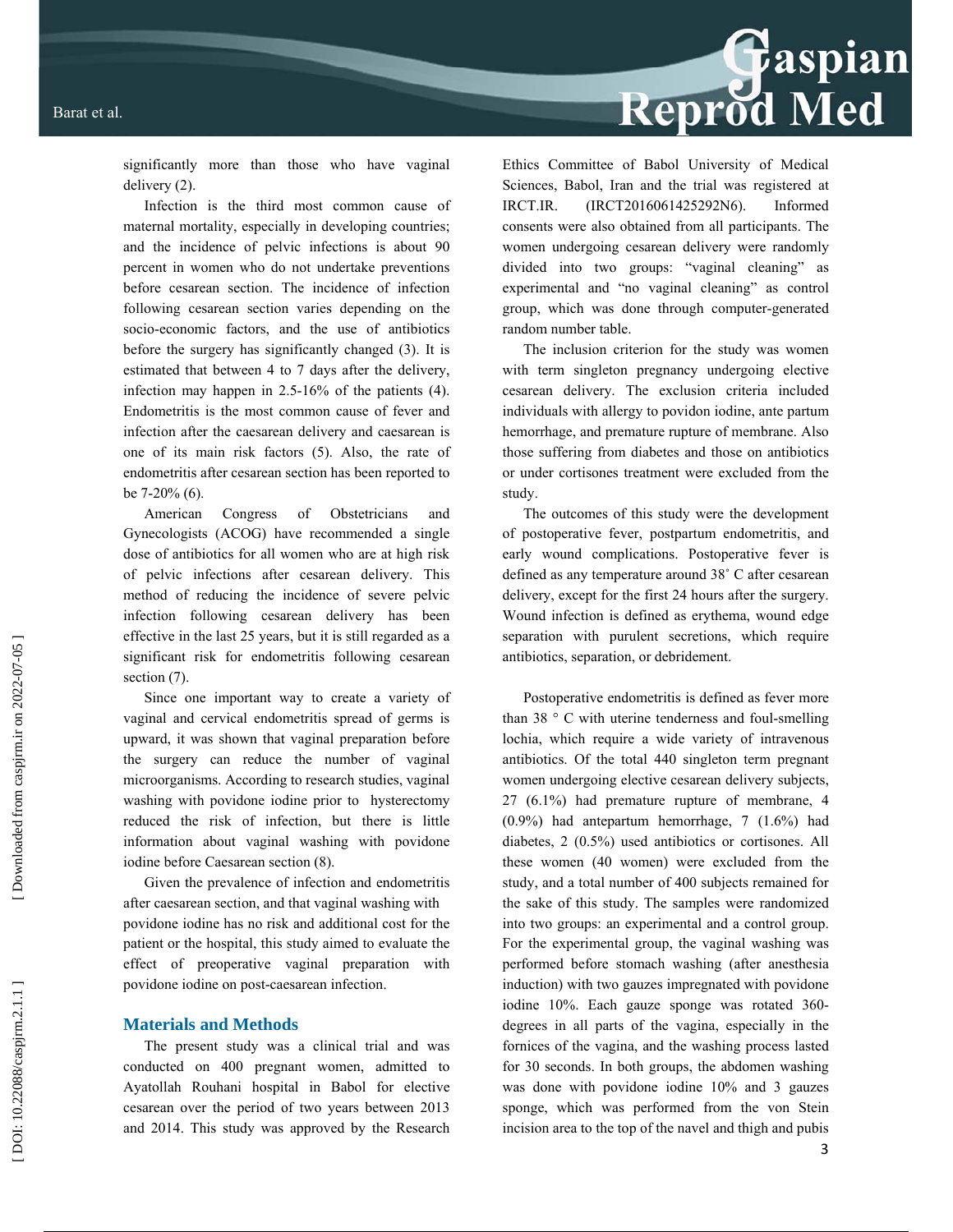# Vaginal preparation with povidone iodine …

| Table 1: Characteristics of subjects in "vaginal cleansing" and "no vaginal cleaning" groups |  |  |  |
|----------------------------------------------------------------------------------------------|--|--|--|
|----------------------------------------------------------------------------------------------|--|--|--|

| <b>Characteristics</b> | No vaginal cleaning group<br>$(N = 200)$ | <b>Vaginal cleansing group</b><br>$(N = 200)$ | P value |
|------------------------|------------------------------------------|-----------------------------------------------|---------|
| Age (year)             |                                          |                                               |         |
| $\leq 30$              | 103(50.2)                                | 102(49.8)                                     | 0.920   |
| $>30$                  | 97(49.7)                                 | 98(50.3)                                      |         |
| Education              |                                          |                                               |         |
| Elementary             | 4.5                                      | 5.4                                           | 0.13    |
| High school            | 56.5                                     | 49.9                                          |         |
| University             | 39                                       | 44.7                                          |         |
| Gravidity              |                                          |                                               |         |
| $\leq$ 2               | 105(46.9)                                | 119(53.1)                                     | 0.158   |
| >2                     | 95(54.0)                                 | 81(46.0)                                      |         |
| Abortion               |                                          |                                               |         |
| No                     | 123(61.5)                                | 136(68.0)                                     | 0.174   |
| Yes                    | 77(38.5)                                 | 64(32.0)                                      |         |
| $BMI^*(kg/m2)$         |                                          |                                               |         |
| $<$ 30                 | 65(32.5)                                 | 55(27.5)                                      | 0.275   |
| $\geq 30$              | 135(67.5)                                | 145(72.5)                                     |         |
| $Hb^*$ before surgery  |                                          |                                               |         |
| <11                    | 30(15.0)                                 | 26(13.0)                                      | 0.564   |
| $\geq$ 11              | 170(85.0)                                | 174(87.0)                                     |         |
| Hb after surgery       |                                          |                                               |         |
| < 10                   | 58(29.0)                                 | 61(30.5)                                      | 0.743   |
| $\geq 10$              | 142(71.0)                                | 139(69.5)                                     |         |
| WBC before surgery     |                                          |                                               |         |
| < 10000                | 137(68.5)                                | 119(59.5)                                     | 0.061   |
| $\geq 10000$           | 63(31.5)                                 | 81(40.5)                                      |         |
| WBC after surgery      |                                          |                                               |         |
| < 12000                | 93(46.5)                                 | 89(44.5)                                      | 0.688   |
| $\geq$ 12000           | 107(53.5)                                | 111(55.5)                                     |         |

\*Body Mass Index

\*\*Hemoglubin

area. The total process of belly washing lasted for five minutes.

The control group received only the abdomen wash with povidone iodine.

After clamping the umbilical cord, 2 gram of intravenous cefazolin (Rx) was injected to all patients. All patients received intravenous antibiotic (cefazolin 1

gram every 6 hours) up to 24 hours after the surgery. The data collection process was done by interviews, examinations and checklists. Variables included age, education, body mass index, parity, hemoglobin and white blood cells level before and after the operation through which the information was collected in the prepared questionnaire. The two groups of subjects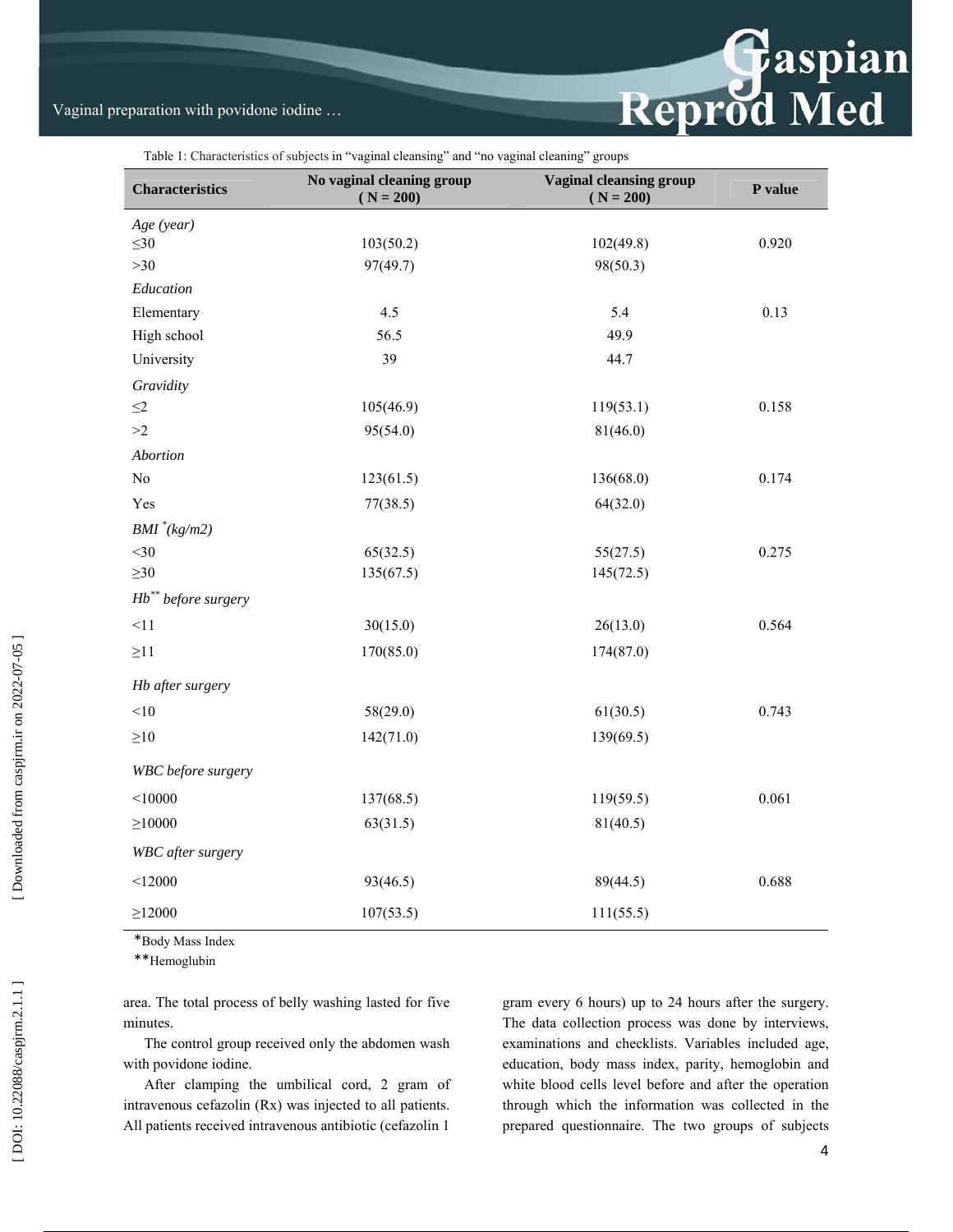were followed by one of the researchers, blinded to the allocation of experimental and control groups, at the time of hospital discharge, one week, and 6 weeks after the discharge.

Data were analyzed using SPSS-20 statistical software. Independent t-test Chi-square and relative risk were also used for the statistical analysis. P-values less than 0.05 were considered significant.

## **Results**

The groups were similar in age, education level, body mass index, and parity. There was no significant difference between the two groups in level of hemoglobin and white blood cell count before and after the surgery (table 1).

The operation postoperative fever, wound infection, and endometritis were observed in the two groups, and the overalls for these were found to be 6.0 %, 6.3%, and 6.5%, respectively. There was no significant difference for postoperative fever and wound infection between the women with and without preoperative vaginal cleansing with povidone.

All patients with diagnosed wound infections controlled the infection by local wound care (twice daily) and antibiotics, and there was no disruption of fascia and necrotizing fasciitis.

A total of 7.5% of the participants in the control group and 5.5% of the participants in the experimental group developed postoperative endometritis; but this was not statistically significant (relative risk=  $0.86$ ; 95% confidence interval, 0.61 –1.21; P=0.417). All patients with diagnosed endometritis were treated with clindamycin (Cleocin®) and garamycin (gentamicin®) for 72 hours and their symptoms all disappeared. All result are shown in Table 2.

# **Discussion**

According to the results, adding vaginal washing to abdominal washing before the surgery in the case of elective cesarean delivery makes no significant difference in postoperative fever, endometritis, and wound infection.

Reprod Med

Vaginal washing with antiseptic solutions before vaginal or abdominal hysterectomy have been performed since 1970 and have shown a decrease in postoperative infection. Osborn et al. showed that preoperative vaginal wash with povidone iodine reduced the vaginal bacteria up to 48% (9). Vaginal wash reduces anaerobic gram-positive rod bacteria, gram-negative rod bacteria and some anaerobes, and various cocci, particularly enterococci (10). There are, nevertheless, few studies about the effect of vaginal washing before cesarean delivery on the decreased incidence of endometritis after the surgery (11).

Studies have proven the effect of antibiotic prophylaxis in reducing the incidence of post-operative infections (12). Despite the use of antibiotic prophylaxis, the incidence of infectious complications after cesarean delivery is still significant (13, 14).

Other antiseptic solutions for vaginal washing before operation were also used. Rouse et al. used chlorhexidine for the vaginal washing (15), and Pitt et al. used vaginal metronidazole, and showed a significant reduction in the rate of wound infection (16). Several strategies were used to reduce the risk of endometritis after caesarean section, and vaginal washing before cesarean delivery is one of them. Povidone iodine was used for this purpose in different studies (11, 17) and showed different results. We used the same intervention method, and also utilized povidone iodine 10% before the surgery. This intervention is safe, cheap, and simple. The effect is rapid and lasts for about 10 minutes (18).

In this study, the incidence of postoperative endometritis in the control group was 7.5%, and it was 5.5% in the case group, which was not statistically significant.

In a study conducted by Reid et al. in 2001, the prevalence of endometritis in vaginal wash group was

Table 2. Postoperative infectious morbidities by allocation group in "vaginal cleansing" and "no vaginal cleaning" groups

| <b>Variables</b>              | No vaginal cleaning<br>$N(\%)$ | Vaginal cleaning<br>$N\left(\frac{9}{6}\right)$ | <b>P</b> value | Relative risk (95% CI) |
|-------------------------------|--------------------------------|-------------------------------------------------|----------------|------------------------|
| Fever                         | 14(7.0)                        | 10(5.0)                                         | 0.400          | $0.85(0.60 - 1.21)$    |
| Wound infection               | 13(6.5)                        | 12(6.0)                                         | 0.846          | $0.96(0.65 - 1.42)$    |
| Postoperative<br>endometritis | 15(7.5)                        | 11(5.5)                                         | 0.417          | $0.86(0.61 - 1.21)$    |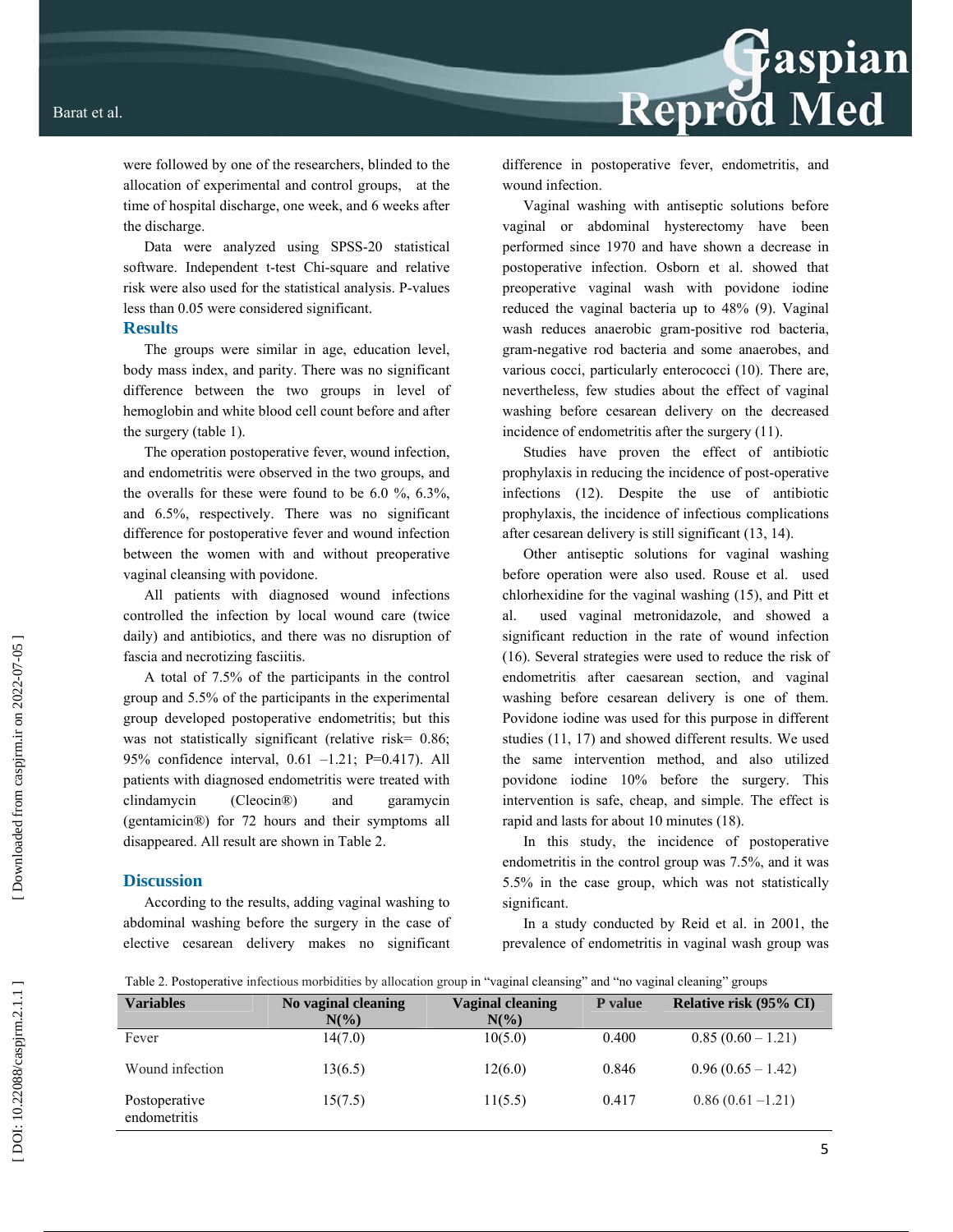Reprod Med

7.2% and 7.0% of wound infection, which had no significant difference with the control group (11). In our study, the rate of wound infection in the control group was 4.5%, and it was 5% in the case group. The results of our study are consistent with that of Reid, but it should be mentioned that the endometritis risk factors such as morbid obesity (over 114 kilogram), severe anemia and diabetes were not excluded from their study, and there was no explanation about antibiotic prophylaxis. All these variables were considered in our study, and antibiotic prophylaxis was prescribed for all patients.

The incidence of post-operative fever in our study was consistent with the previous studies, and there was no significantly difference between the two groups (11, 17, 19). The solution was well tolerated in all patients and there was no allergic reaction or skin irritation.

In a study by Memon et al. (2011) and Asgharnia et al. (2011) in Rasht city, the use of povidone iodine significantly reduced the infection rates and the incidence of endometritis after cesarean delivery (20, 21). In our study, the rate of wound infection in the control group was 5%, and it was 4.5% in the case group, which was not statistically significant. This difference could be attributed to the research population. In these studies, cases with the emergency water bag rupture and febrile patients who were exposed to a higher risk for infection were included, but our study included only those patients who were enrolled in the elective cesarean section.

The results of the study by Yildirim et al. (2012) also showed that vaginal wash with povidone iodine reduced the amount of postoperative endometritis (22). All these results were consistent with our results after the removal of emergency patients. After the exclusion of women with ruptured membranes and women who were in labor before the surgery, there was no significant association between the two groups in the incidence of endometritis anymore. These cases were all excluded from the present study, which makes the results inconsistent with that of Yildirim's study.

In another study by Starr et al. in 2005, the prevalence of endometritis was 7 % in the vaginal wash group with povidone iodine, and it was 14.5 % in the control group, which made the differences statistically significant (23).

Guzman et al. (2002) showed that vaginal wash with povidone iodine before cesarean reduced the incidence of endometritis. The differences between the results of their study and those of our study could be due to the inclusion of emergency patients in their study.

Swapit et al. (2006) also conducted a comparative study on the vaginal washing group with povidone iodine or normal saline before abdominal hysterectomy and fever as the postoperative complications. Fever was observed in 16% of normal saline group, and it was 25% for povidone iodine group, which was indicative of no significant differences between the two groups. This could be due to the effects of saline on the vaginal microbiota (24).

Eason et al. also conducted a study on 1570 abdominal hysterectomy cases (8). In that study, the risk of pelvic abscess was reduced after the use of vaginal povidone-iodine gel, but in the case of our study, we failed to show a significant difference in the overall rate of infection after elective cesarean delivery.

In this study, 90% of subjects underwent an elective repeat cesarean, and only 10% were nulliparus. However, due to the fact that the infectious morbidity could vary between emergency cesarean delivery and a cesarean delivery, an elective cesarean delivery started right after the labor. Thus, there is a possibility of underreporting in post-caesarean infection. Future studies on women undergoing emergency cesarean delivery will provide higher infectious morbidity and the impact of preoperative vaginal preparation on postcaesarean infection may be statistically signi ficant. In addition, factors such as wound closure techniques are important and need to be considered.

Perhaps the differences in the results of some studies could be attributed to socio-economic factors as well as vaginal colonization by a variety of microorganisms in different communities. Ultimately, the lack of effect of vaginal washing with povidone iodine in reducing the incidence of endometritis in this study can be attributed to the use of antibiotics 24 hours after the operation.

## **Conclusion**

 In our study, vaginal washing with povidone iodine before the cesarean delivery did not reduce the infection rates, and the incidence of endometritis in low-risk patients could be due to the fact that the research was exclusively done on female candidates for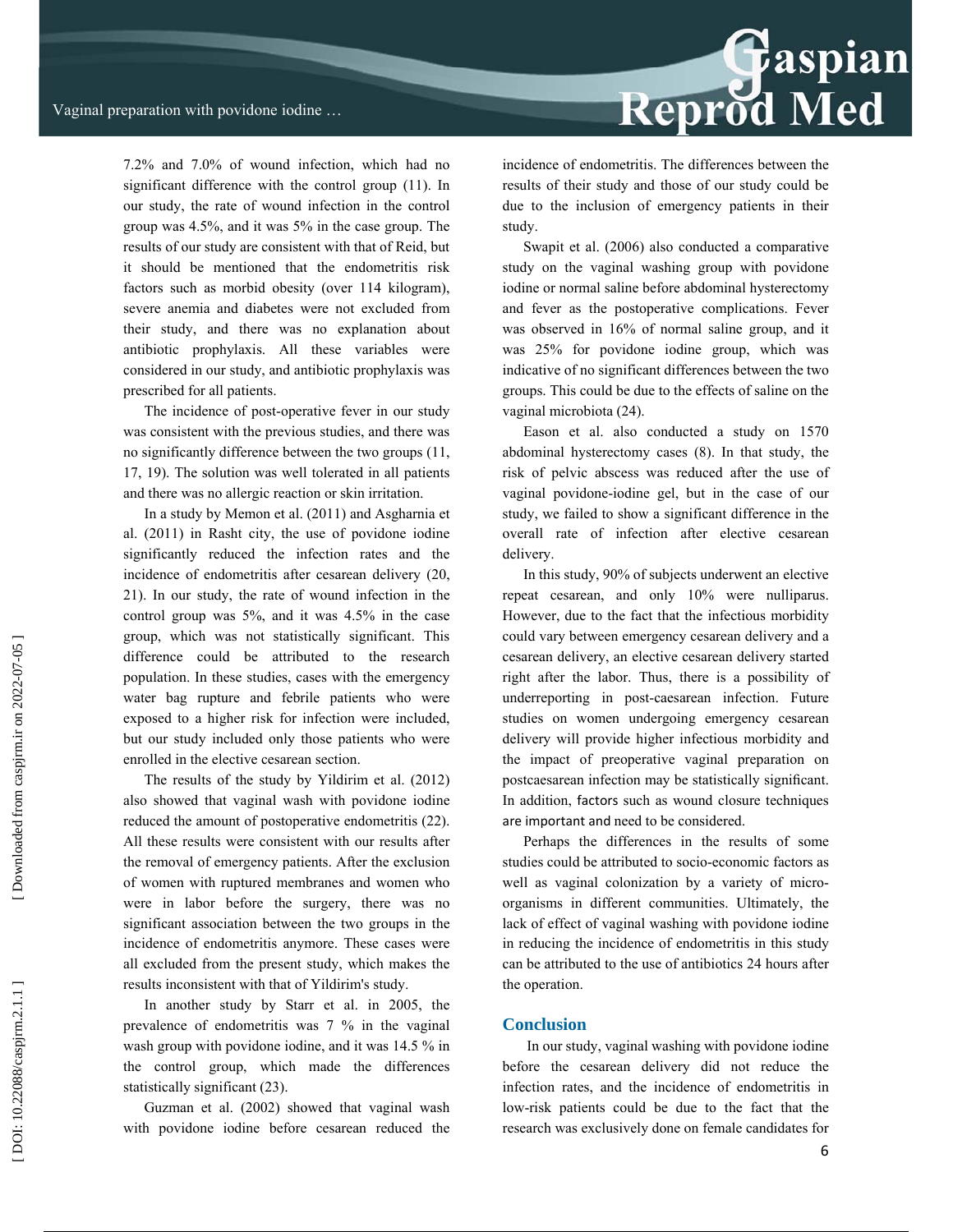elective non-emergency cesarean delivery. Due to the lack of effectiveness of vaginal wash with povidone iodine in patients with elective caesarean, assessing such main factors as wound closure techniques is useful for a more accurate assessment of infectious morbidity of cesarean delivery.

# **Acknowledgements**

The authors acknowledge the assistance of the staff in Babol University of Medical Sciences, Ayatollah Rouhani Hospital, and also the pregnant women for their participation in this study.

# **Conflict of interest**

 The authors declare that there is no conflict of interests.

# **References**

- 1. Yazdani S, Bouzari Z, Yadollahzadeh A. Pregnancy outcomes in women aged 40 years or older. Caspian J Reprod Med. 2015; 1(3):27-31.
- 2. Green B, Evans J, Subair S, Liao LM. Maternal request for caesarean section: Audit of a care pathway. J Obstet Gynaecol. 2014; 34(4):317-325.
- 3. Kealy MA, Small RE, Liamputtong P. Recovery after caesarean birth: a qualitative study of women's accounts in Victoria, Australia. BMC pregnancy and childbirth. 2010;10:47.
- 4. Owen J, Andrews WW. Wound Complications after Cesarean-Sections. Clin Obstet Gynecol. 1994;37(4):842-855.
- 5. French L. Prevention and treatment of postpartum endometritis. Current women's health reports. 2003;3(4):274-279.
- 6. Yokoe DS, Christiansen CL, Johnson R, Sands KE, Livingston J, Shtatland ES, et al. Epidemiology of and surveillance for postpartum infections. Emerging infectious diseases. 2001;7(5):837-841. doi: 10.3201/eid0705.010511.
- 7. Chelmow D, Ruehli MS, Huang E. Prophylactic use of antibiotics for nonlaboring patients undergoing cesarean delivery with intact membranes: a meta-analysis. American journal of obstetrics and gynecology. 2001;184(4):656-661.
- 8. Eason EL, Sampalis JS, Hemmings R, Joseph L. Povidone-iodine gel vaginal antisepsis for abdominal hysterectomy. American journal of obstetrics and gynecology. 1997;176(5):1011-1016.
- 9. Osborne NG, Wright RC. Effect of preoperative scrub on the bacterial flora of the endocervix and vagina. Obstetrics and gynecology. 1977;50(2):148-151.
- 10. Amstey MS, Jones AP. Preparation of the vagina for surgery. A comparison of povidone-iodine and saline solution. Jama. 1981;245(8):839-841.
- 11. Reid VC, Hartmann KE, M MC, Fry EP. Vaginal preparation with povidone iodine and postcesarean infectious morbidity: a randomized controlled trial. Obstetrics and gynecology. 2001;97(1):147-152.
- 12. Sullivan SA, Smith T, Chang E, Hulsey T, Vandorsten JP, Soper D. Administration of cefazolin prior to skin incision is superior to cefazolin at cord clamping in preventing postcesarean infectious morbidity: a randomized, controlled trial. American journal of obstetrics and gynecology. 2007;196(5):455 e1-5.
- 13. Watts DH, Hillier SL, Eschenbach DA. Upper genital tract isolates at delivery as predictors of post-cesarean infections among women receiving antibiotic prophylaxis. Obstetrics and gynecology. 1991;77(2):287-292.
- 14. Chang PL, Newton ER. Predictors of antibiotic prophylactic failure in post-cesarean endometritis. Obstetrics and gynecology. 1992;80(1):117-122.
- 15. Rouse DJ, Hauth JC, Andrews WW, Mills BB, Maher JE. Chlorhexidine vaginal irrigation for the prevention of peripartal infection: a placebocontrolled randomized clinical trial. American journal of obstetrics and gynecology. 1997;176(3):617-622.
- 16. Pitt C, Sanchez-Ramos L, Kaunitz AM. Adjunctive intravaginal metronidazole for the prevention of postcesarean endometritis: a randomized controlled trial. Obstetrics and gynecology. 2001;98(5 Pt 1):745-750.
- 17. Guzman MA, Prien SD, Blann DW. Post-cesarean related infection and vaginal preparation with povidone–iodine revisited. Primary Care Update for OB/GYNS. 2002;9(6):206-209.
- 18. Monif GR, Thompson JL, Stephens HD, Baer H. Quantitative and qualitative effects of povidoneiodine liquid and gel on the aerobic and anaerobic flora of the female genital tract. American journal of obstetrics and gynecology. 1980;137(4):432-438.
- 19. Haas DM, Pazouki F, Smith RR, Fry AM, Podzielinski I, Al-Darei SM, et al. Vaginal